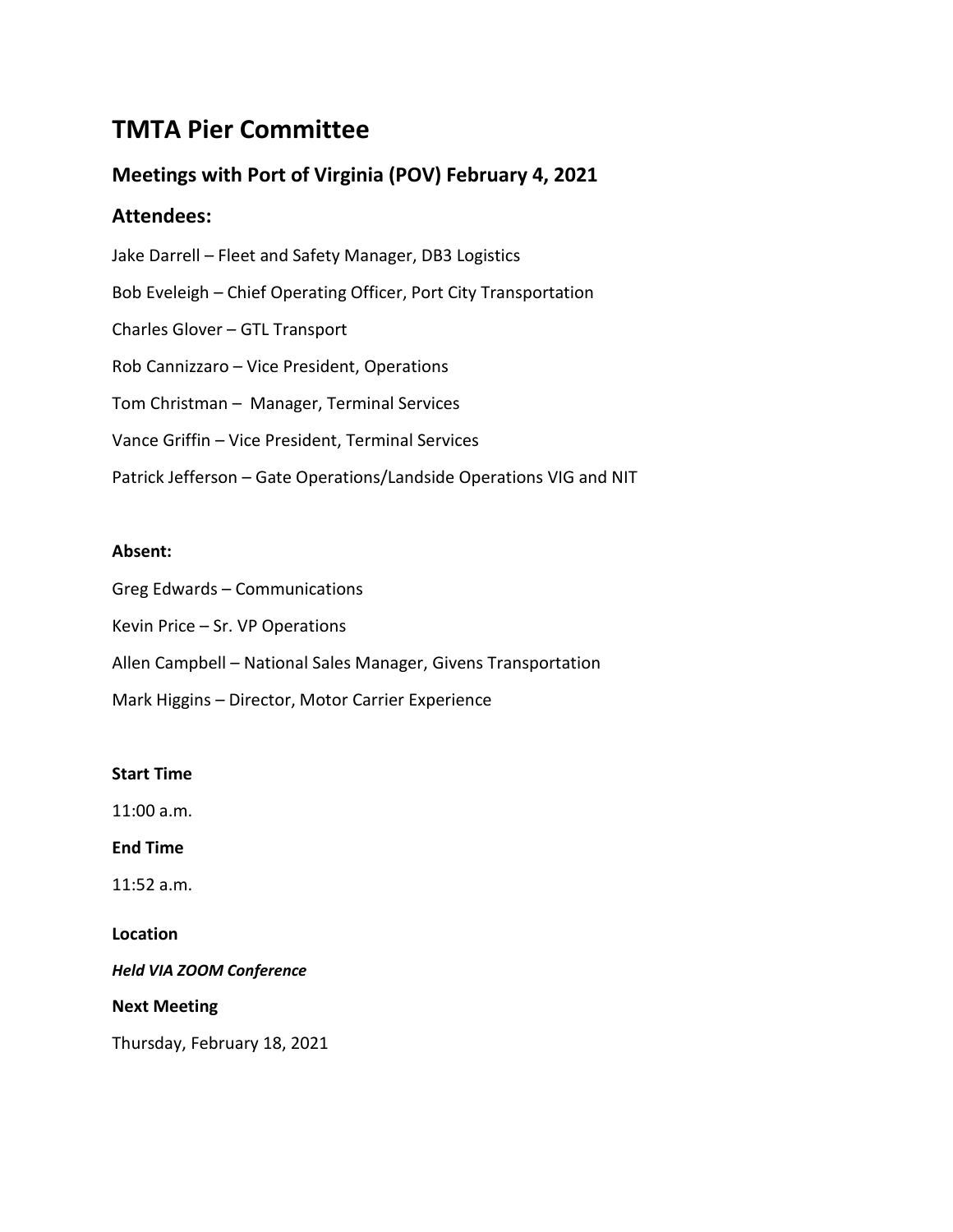# **Notes/Findings**

#### **Volumes and Blank Sailings**

January volumes are strong but are starting to decline as expected. On time arrivals are falling. Snow in New York this week will impact us the coming week.

Number of blanks is up and more expected. Blanks stand at 14 in January, 8 in February, 10 in March, and 8 in April.

It appears Lunar New Year will see a drop off in volume but may not be as severe as normal. There are mixed messages coming out of China so no reliable prediction can be made.

#### **Import Containers Showing at Both Terminals in the Import Availability Screen in ProPass**

Duplicates are caused by same container returning to the Port of Virginia but at a different facility. Port keeps all history so dispute resolution and historical reporting. So, the motor carrier community may find history on the same container at multiple facilities.

The older container entry would have no data related to it.

Motor Carriers should update/purge their Import Watch list regularly or use date range filters to reduce the likelihood of the screen being populated with out of date information.

February 4 update – expected to be resolved in the first quarter.

#### **Deleting Bookings in ProPass**

Bookings that are deleted by the Shipping Line appear in two places in the systems. Only one is automatically deleted. The Port will work to fix this situation so both places have the same up to date information.

Tracking is more accurate than Booking side so Motor Carriers should look at the Tracking side to verify container status. In the meantime, Motor Carriers may also check Shipping Line sites although all parties realize that is less efficient than desired.

Update - Port sees a way to improve this issue and is putting on the list of projects to complete. Hoping for a rollout timeline by next meeting.

February 4 update – expected to be resolved in the first quarter.

#### **False Duplicate Appointments Requiring Manual Correction**

Fix has been identified and first version has been coded. Quality assurance testing is ongoing. Issues in testing have to be addressed and will update at next meeting.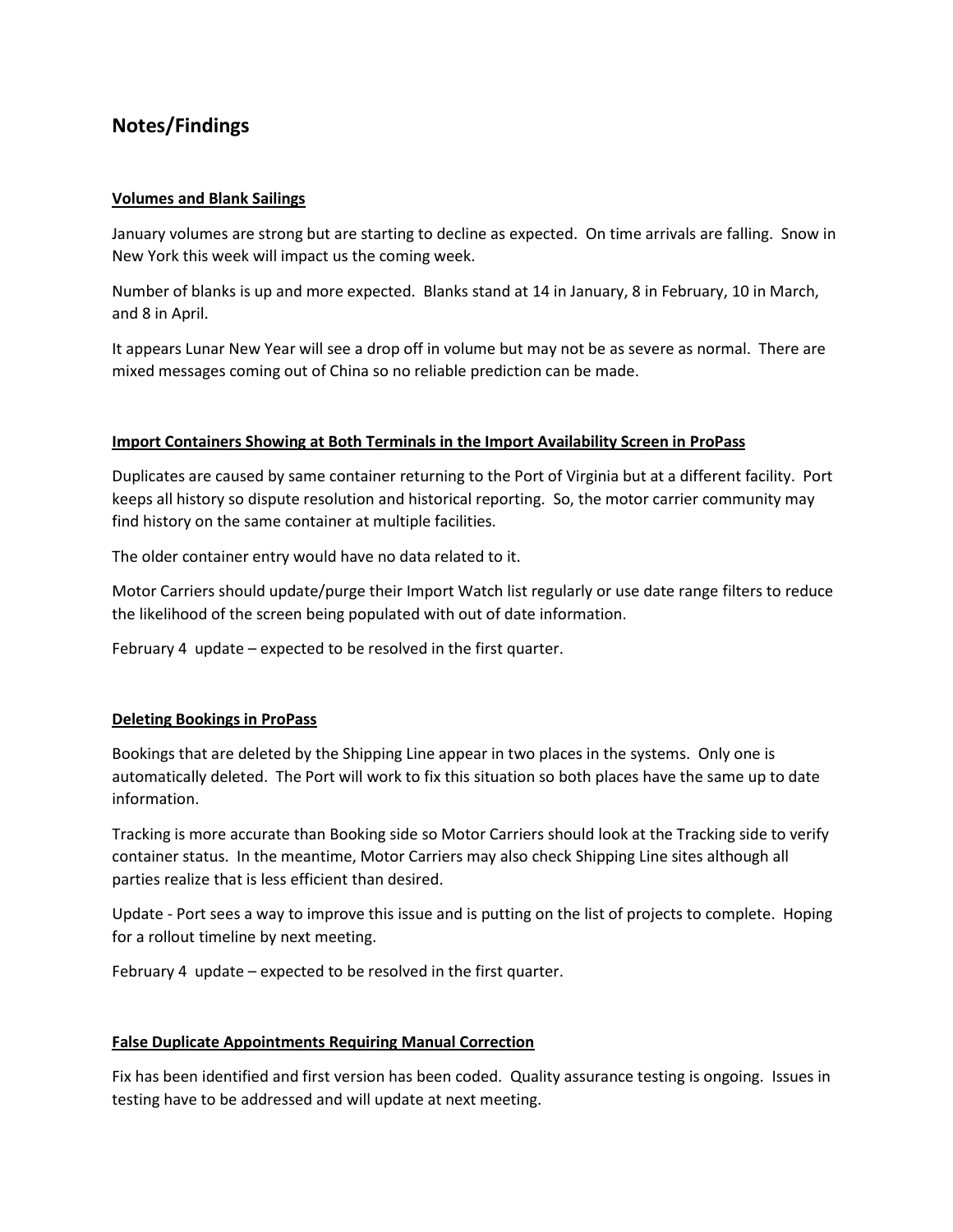February 4 Update – a rewrite of he interface among the systems is being written and going through quality assurance. Ongoing effort. Testing in February. Completion date not set yet but should be first quarter 2021.

#### **Edits to Chassis or License Number on a Reservation**

The last time a change to a reservation must be completed without losing the reservation is 29 minutes into the reservation hour. For example, a change to a reservation for the 1 p.m. to 2 p.m. hour is 1:29 p.m. This includes changes from Owner's Chassis to Pool Chassis or a license plate change.

In an emergency, contact the TRS team and they will attempt to make the change for you.

Port is looking to provide more flexibility for license plate changes (more time to make this type of change). May be in production in January.

Port is also working on empty container number and chassis type (owner vs pool) but it will a longer process to roll those changes out.

Improvements have been made and are now live. If a motor carrier encounters this again please enter a new TRAC item.

### **Reefer turn times**

Discussed simplifying reefer process based on comments from Jake Darrell. Goal is to reduce the number of places the truck must go before leaving the Port. Changes have already been implemented: 1) temp check has been moved closer to genset mounting point and 2) if a chassis inspection is needed an inspector now comes over to the temp check area to perform the inspection in the temp check area.

#### **Ability to notify ProPass users when ERD's are Changed**

A motor carrier and customer checking an ERD (Early Return Date) returned two different results within the space of one hour. The change was valid. Motor Carrier would like to get notified when an ERD changes. Port wants to provide the information to motor carriers.

The Pier Committee provided feedback to the Port on this issue.

#### **Missed Reservations**

The Port continues to consider what the penalty program will look like for carriers with the highest percentage of misses.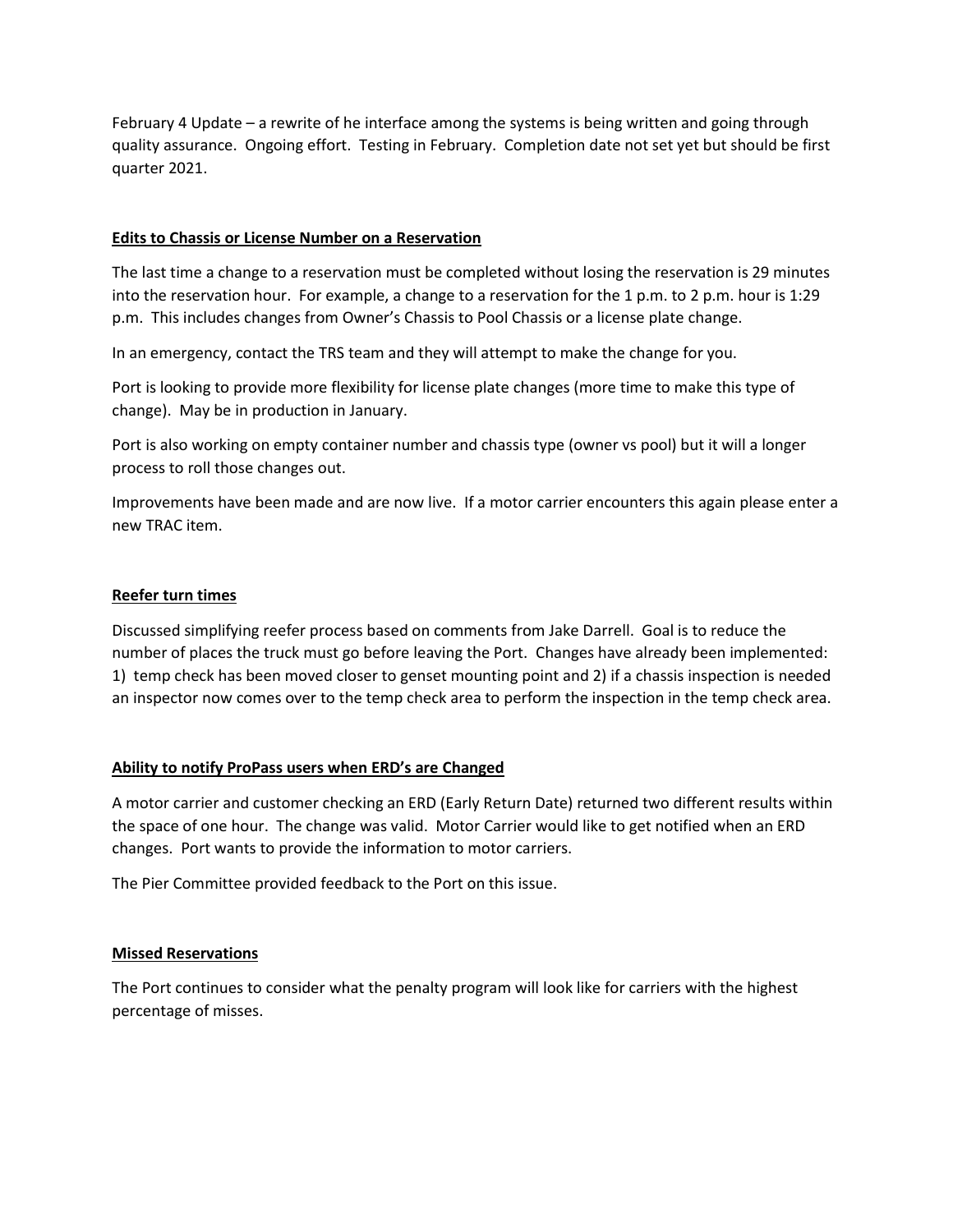#### **Saturday Hours**

Saturday hours will end on February 6 based on recent utilization of Saturday hours and projected volumes. The Port will continue to assess volumes and add hours when needed.

#### **EDI Information for Motor Carriers**

The Port continues to advance. Currently in testing phase. The Port hopes to complete the project by early 2021. Still in testing.

#### **Last Minute Changes to ERD impacting Truckers**

A TRAC incident was entered noting last minute changes to ERD pushing out the ERD to a later date after the motor carrier had secured multiple reservation. Reservations were cancelled when the ERD moved. Motor carrier now has the equipment and must hold it 3 additional days and face holding costs. To make matters worse the container are reefers.

Port is working with the Shipping Lines to improve this scenario.

#### **Types of Appointments Needed not matching Availability**

More carriers are noting that the type of reservation they need is not readily available in PRO-PASS although other types of reservations are available. The Committee is looking into how the reservation types are allocated to determine if improvements can be made.

The Port monitors and reallocates reservation types on a daily basis. More discussion to follow.

#### **Why is Lane 3 in the Reefer Temperature Check Zone at VIG blocked?**

There are 4 lanes. Lane 1 and 2 are for standard chassis and dry box inspections. Lane 4 is for reefer Temperature Check and Chassis Inspection. Lane 3 is closed at almost all times. All drivers should avoid Lane 3 unless directed to that Lane.

#### **Horn Blowing on Port**

The Port has noted an increase in horn blowing on the Port being used to draw attention to a situation. Drivers should flag down the exception clerks if needed. At the gates the Driver should only push the help button **once** as multiple pushes cause the driver to be reset in the help queue (so they drop down in the queue and have longer wait times).